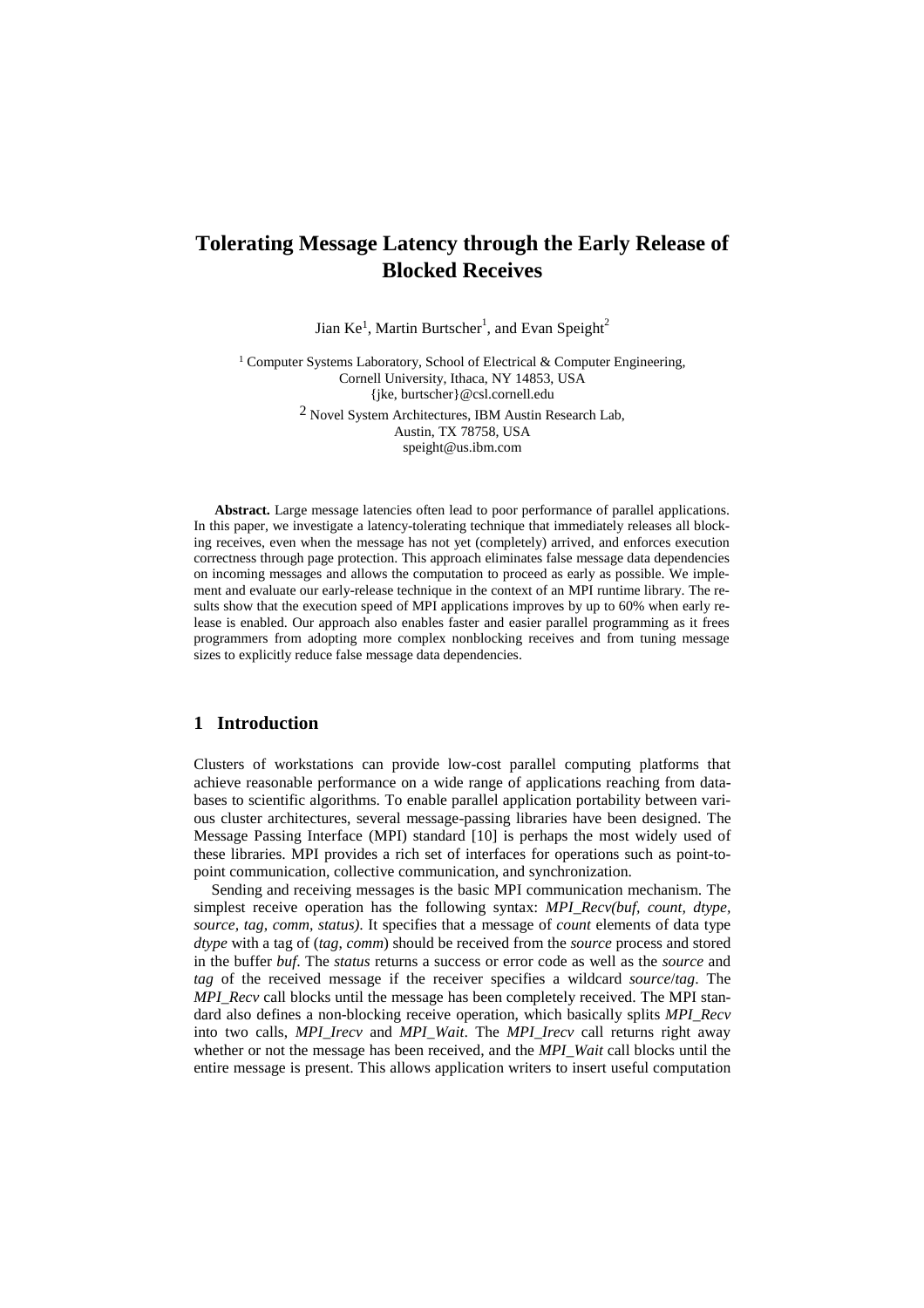between the *MPI\_Irecv* and *MPI\_Wait* calls to hide part of the message latency by overlapping the communication with necessary computation.

In both cases, the computation cannot proceed past the blocking call (*MPI\_Recv* or *MPI\_Wait*). In our library, we immediately release (unblock) all blocked calls (*MPI\_Recv* and *MPI\_Wait*) even when the corresponding message has not yet been completely received, and prevent the application from reading the unfinished part of the message data through page protection. *Our early-release technique automatically delays the blocking for as long as possible, i.e., until the message data is actually used by the application, and eliminates the false message data dependency implied by the blocking calls.* As such, it provides the following benefits:

- It allows the computation to continue on the partially received message data instead of waiting for the full message to complete, thus overlapping the communication with the computation.
- All blocking receives are automatically made non-blocking. The message blocking is delayed as much as possible, benefiting even nonblocking receives with sub-optimally placed *MPI\_Wait* calls.
- Programmers no longer need to worry about when and how to use the nonblocking MPI calls, nor do they need to intentionally dissect a large message into multiple smaller messages. This reduces the development time of parallel applications. In addition, the resulting code is more intuitive and easier to understand and maintain, while at the same time providing or exceeding the performance of more complex code.

We implemented the early-release technique in our erMPI runtime library. Applications linked with our library instantly benefit from early release without any modification. erMPI currently supports the forty most commonly-used MPI functions, which is enough to cover the vast majority of MPI applications.

There has been much work on improving the performance of MPI runtime libraries. TMPI [12], TOMPI [1] and Tern [6] provide fast messaging between processes co-located on the same node via shared memory semantics that are hidden from the application writer. Tern [6] dynamically maps computation threads to processors according to custom thread migration policies to improve load balancing and to minimize inter-node communication for SMP clusters. Some implementations [9, 11] take advantage of user-level networks such as VIA [2] or InfiniBand [4] to drastically reduce the messaging overhead, thus reducing small-message latency. Other researchers have investigated ways to improve the performance of collective communication operations in MPI [5, 13]. Prior work by the authors has explored using message compression to increase the effective message bandwidth [7] and message prefetching to hide the communication time [8].

This paper is organized as follows. Section 2 introduces our erMPI library and describes the early-release implementation of blocked receives. Section 3 presents the experimental evaluation methodology. Section 4 discusses results obtained on two supercomputers. Section 5 presents conclusions and avenues for future work.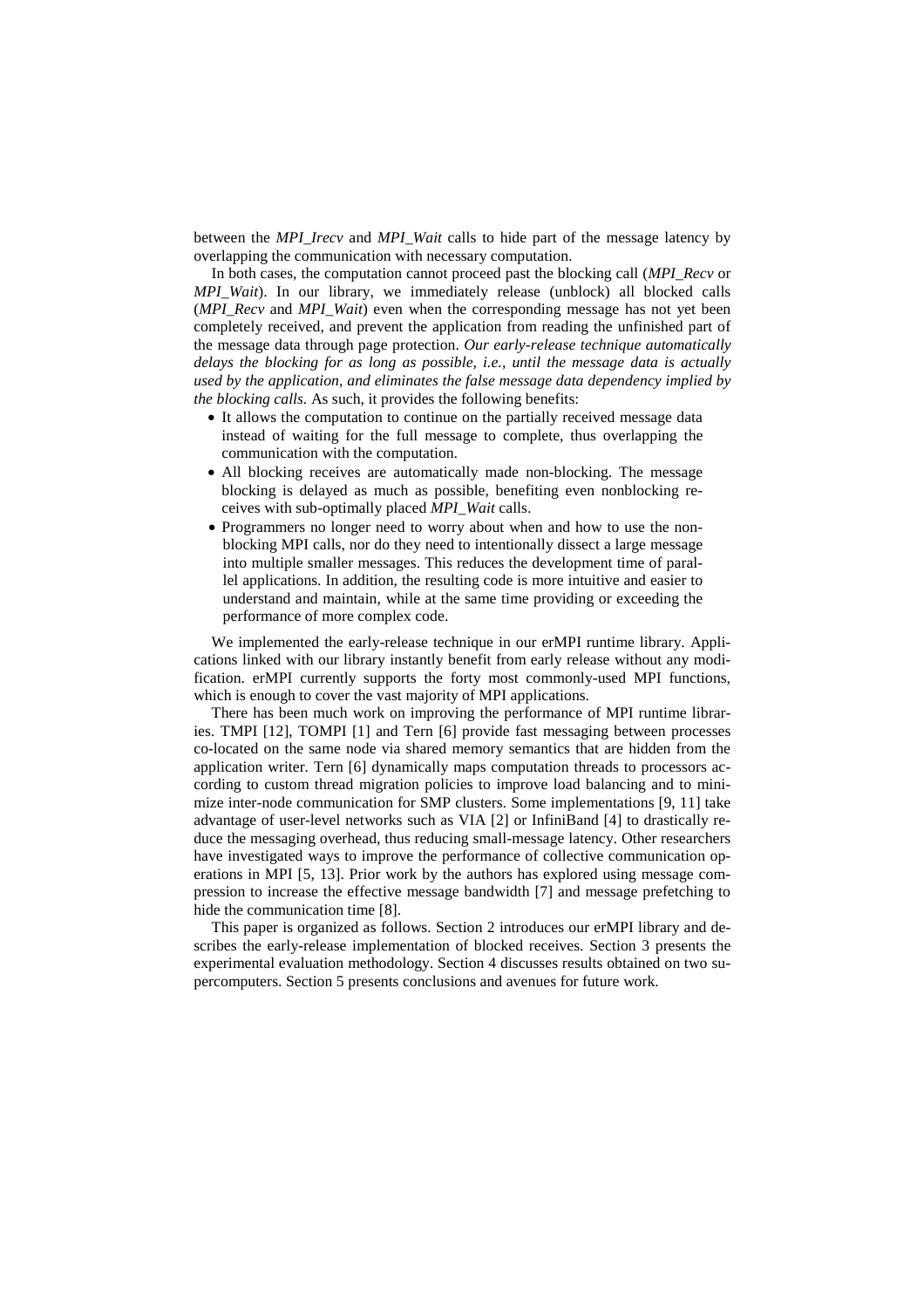#### **2 Implementation**

#### **2.1 The erMPI Library**

We have implemented a commonly used subset of forty MPI functions in our erMPI library, covering most point-to-point communications, collective communications, and communicator creation APIs in the MPI specification [10]. The library is written in C and provides an interface for linking with FORTRAN applications. erMPI utilizes TCP as the underlying network protocol and creates one TCP connection between every two communicating MPI processes. Each process has one application thread as well as one message thread to handle sending to and receiving from all communication channels.

#### **2.2 Early-Release Mechanism**

The messaging thread creates an alias page block for each message receive buffer posted via an *MPI\_Recv* or *MPI\_Irecv* call and stores incoming message data via these alias pages. The application thread making the call to *MPI\_Recv* or *MPI\_Wait* never blocks when calling these routines, which is a slight departure from the spirit of these calls. However, if the message has not arrived or is only partially complete, the application thread protects the unfinished pages of the message receive buffer and immediately returns from the *MPI\_Recv* or *MPI\_Wait* call that would otherwise have blocked. Thus, computation can continue until the application thread touches a protected page, which causes an access exception, and the application is then blocked until the data for that page is available.



**Fig. 1.** Receive page examples

Figure 1 (a) shows an example of a receive buffer consisting of three pages. The virtual pages  $P_i$  and  $P'_i$  (i  $\in \{1,2,3\}$ ) are mapped to the same physical page. The incoming message data is stored into the receive buffer through the alias pages  $P_i$ , which are created from the original buffer pages passed to *MPI\_Recv* and are never protected. When the application thread calls *MPI\_Recv* or *MPI\_Wait* in this example, it will notice that  $P_1$  is completely filled and therefore protects only  $P_2$  and  $P_3$ , which will be granted *ReadWrite* access again by the messaging thread as soon as those pages are filled. The application thread returns from the *MPI\_Recv* or *MPI\_Wait* call without waiting for the completion of  $P_2$  and  $P_3$ .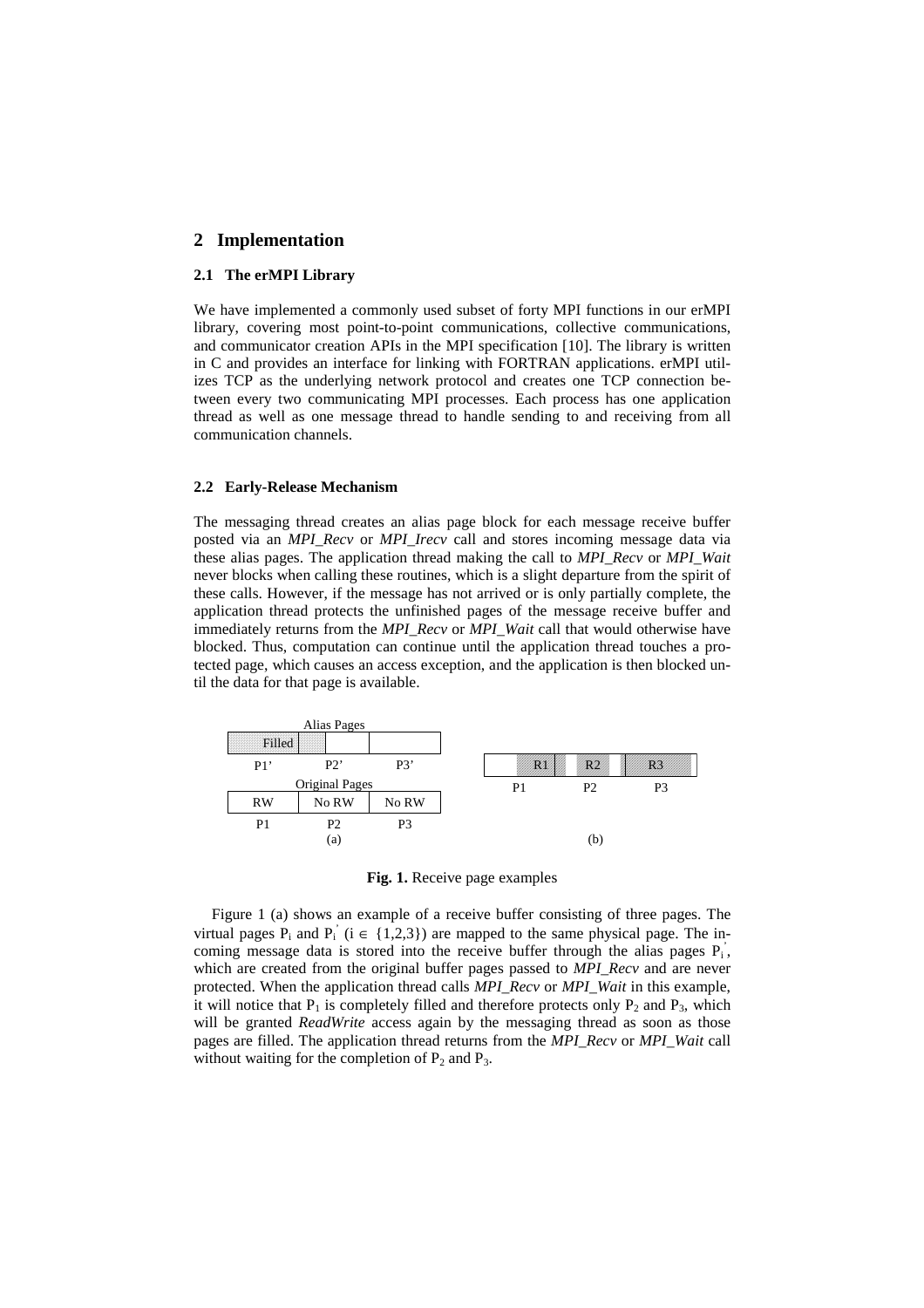#### **2.3 Implementation Issues**

**Shared Receive Pages.** Figure 1 (b) depicts three outstanding receives,  $R_1$ ,  $R_2$  and  $R_3$ . All three receive buffers include part of page  $P_2$ . To handle such cases, we maintain a page protection count for shared receive pages to enforce the correct protection action. A page's protection count is incremented for each early-release protection. Note that a page only needs to actually be protected when the page protection count is increased from zero to one. If all three receives are released early,  $P_2$ 's page protection count will be three. The count is decreased by one as soon as one of the receives completes the page. Once the count reaches zero, the page is unprotected.

There are at most two shared pages for each receive operation, one at the head of and the other at the tail of the receive buffer. For efficiency reasons, we log the page protection counts of all head and tail pages in a hash table.

**Alias Page Creation.** Most modern operating systems allow multiple virtual pages to be mapped to the same physical page and expose this function via system calls such as *mmap* in Unix and *MapViewOfFile* in Windows NT.

Creating an alias page is an expensive operation. To facilitate alias page reuse, we store the alias page description in a hash table. Each entry in the hash table records the starting addresses of both the original and the alias page blocks and the page block length. We hash the starting address of the original page block to index the hash table. A new alias page block is created if there is no hit or if the existing alias block is too small; otherwise a preexisting block is reused. Alias page blocks are allocated at a 16 page granularity. The page size is 4 kB in our system.

**Send Operation.** It is important that the protected pages be accessed only by the application thread running in user mode. If these pages are touched by a kernel or subsystem thread or in kernel mode, it may be impossible to catch and handle the access exceptions gracefully. This can happen when a send buffer shares a page with a receive buffer and the send buffer is passed to the operating system. To prevent this scenario, we also use alias page blocks for sends.

#### **2.4 Portability and MPI Standard Relaxation**

Even though we evaluate our early-release technique on Windows with TCP as the underlying network protocol, it can be similarly implemented on other systems, as long as the following requirements are met:

- The OS supports page protection calls and access violation handling.
- The network protocol can access the protected receive buffer. This is possible if the network subsystem has direct access to the physical pages or if alias pages can be used to interface with the communication protocol.
- The MPI library can be notified when a partial message arrives. This allows the protected pages to be unprotected as early as possible.

*MPI\_Recv* returns the receive completion status in the *status* structure. It usually includes the matching send's *source* and *tag* and indicates whether the receive is a success. If a wild card *source* or *tag* is specified and the call is early released, the matching send's *source* or *tag* is typically not known. In such a case, we delay the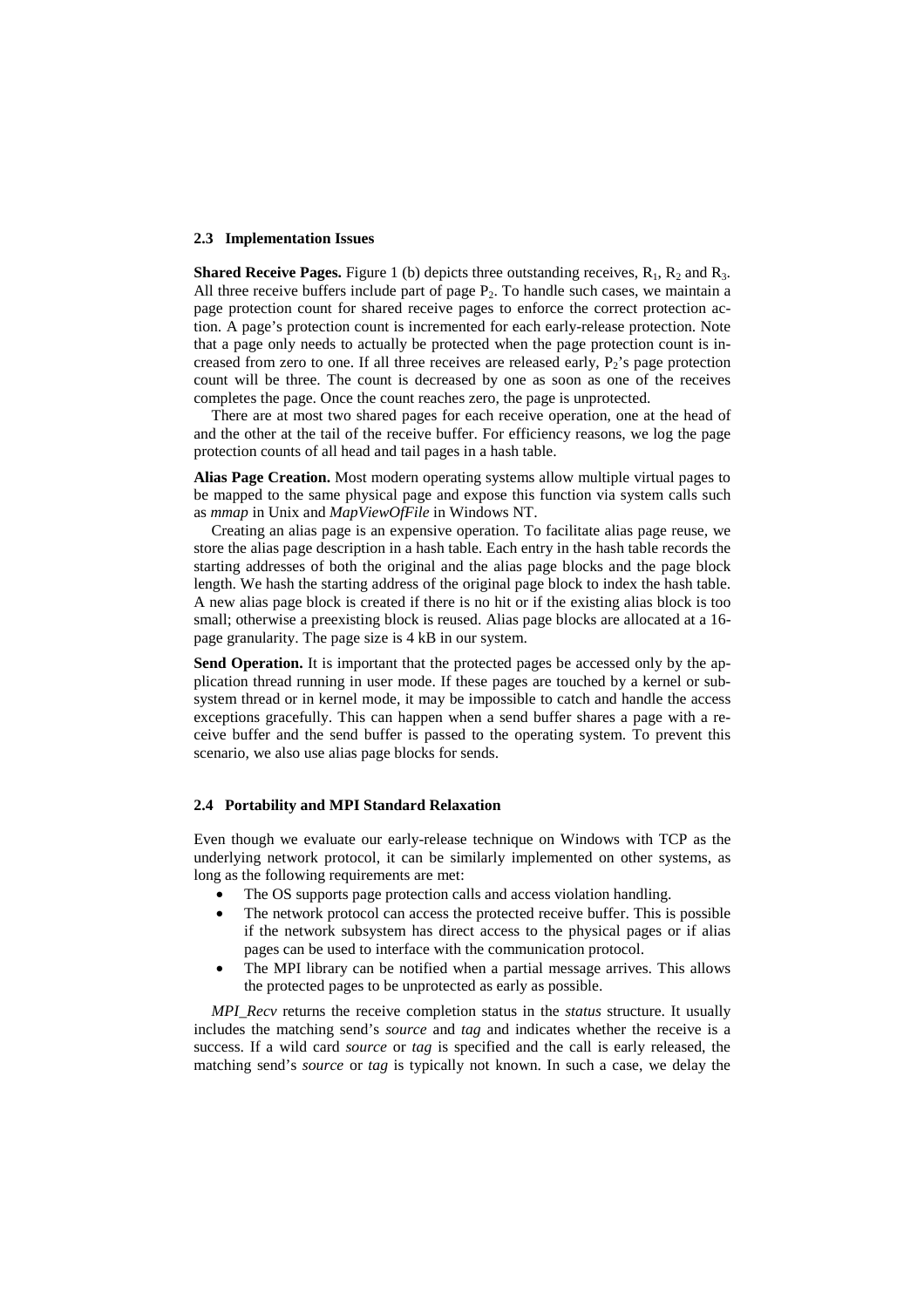early release until this information is available. We always return a receive success in the *status* field and force the program to terminate should an error occur.

#### **2.5 Other Issues**

**Message Unpacking.** In our sample applications, messages are received into the destination buffers directly, allowing the computation to proceed past the receive operation and to work on the partially received message data. For applications that first receive messages into an intermediate buffer and then unpack the message data once they have been fully received, the early-released application thread would cause an access exception and halt the execution right away due to the message unpacking step, limiting the potential of overlapping useful computation with communication.

Since unpacking adds an extra copy operation and increases the messaging latency, it should be avoided whenever possible. More advanced scatter receive operations provide better alternatives for advanced programmers and parallelizing compilers. Another possible solution is to unpack the message as needed in the computation phase instead of unpacking the whole message right after the message receive.

**Correctness.** To guarantee execution correctness, an early-released application thread is not allowed to affect any other application thread before all early-released receives are at least partially completed. This means that new messages are not allowed to leave an MPI process if there exists unresolved early-released receives. Otherwise, a causality loop could be formed where an early-released application thread sends a message to another MPI process, which in turn sends a message that matches the early-released receive.

## **3 Evaluation Methods**

#### **3.1 Systems**

We performed all measurements on the Velocity  $+$  (Vplus) and the Velocity II (V2) clusters at the Cornell Theory Center [3]. Both clusters run Microsoft Windows 2000 Advanced Server. The cluster configurations are listed below.

- Vplus consists of 64 dual-processor nodes with 733 MHz Intel Pentium III processors, 256 kB L2 cache per processor and 2 GB RAM per node. The network is 100Mbps Ethernet, interconnected by 3Com 3300 24-port switches.
- V2 consists of 128 dual-processor nodes with 2.4 GHz Intel Pentium 4 processors, 512 kB L2 cache per processor and 2 GB RAM per node. The network is Force10 Gigabit Ethernet interconnected by a Force10 E1200 switch.

#### **3.2 Applications**

We evaluate the performance of early release on three representative scientific applications: PES, N-body, and M3. In general, we see small performance improvements on benchmark applications due to the message unpacking effects.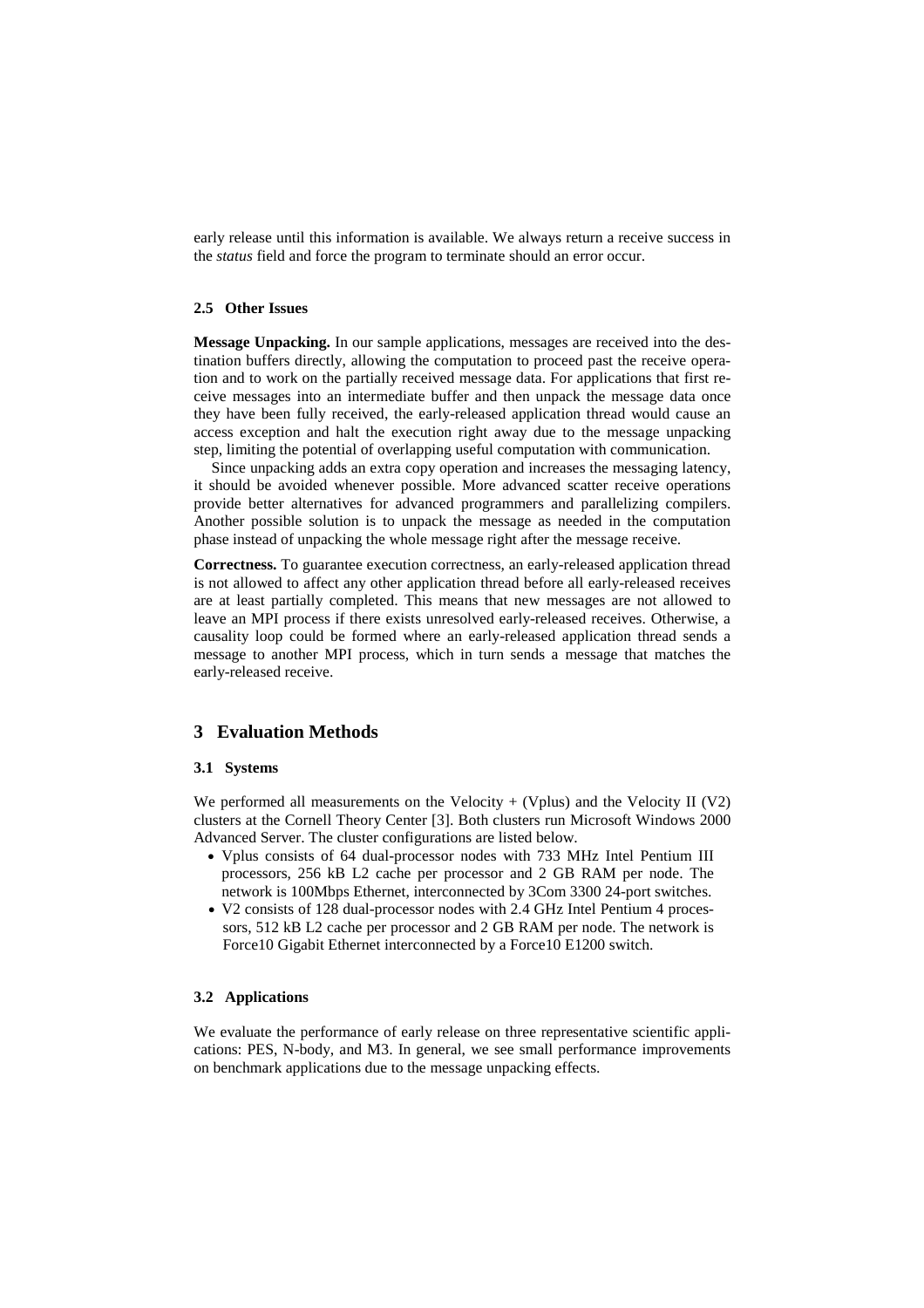PES is an iterative 2-D Poisson solver. Each process is assigned an equal number of contiguous rows. In each iteration, every process updates its assigned rows, sends the first and last row to its top and bottom neighbors, respectively, and receives from them two ghost rows that are needed for updating the first and last row in the next iteration. We fix the two corner elements  $(0,0)$ ,  $(N-1, N-1)$  to 1.0 and the other two corner elements  $(0, N-1)$ ,  $(N-1, 0)$  to 0.0 as boundary conditions.

N-Body simulates the movement of particles under pair-wise forces between them. All particles are evenly distributed among the available processes for the force computations and the position updates. After updating the states of all assigned particles, each process sends its updated particle information to all other processes for the force computation in the next time step.

M3 is a matrix-matrix-multiplication application. In each iteration, a master process generates a random matrix  $A_i$  (emulating a data collection process), distributes slices of the matrix to slave processes for computation, and then gathers the results from all slave processes. Each slave process stores a transposed transform matrix B, which is broadcast once from the master process to all slaves when the computation starts. Each slave process first receives matrix  $A_{ip}$ , which is part of matrix  $A_i$ , then computes matrix  $C_{ip} = A_{ip} * B$  and sends  $C_{ip}$  to the master. Note that this parallelization scheme is by no means the most efficient algorithm for multiplying matrices.



**Fig. 2.** Communication patterns

The communication patterns of these three applications for four-process runs are shown in Figure 2. The circles represent processes and the lines represent the communication between processes; each PES process only communicates with at most two neighboring processes; each N-Body process communicates with every other process; and each M3 slave process communicates with the master process. The messaging calls used are *MPI\_Send*, *MPI\_Irecv*, *MPI\_Wait* and *MPI\_Waitall*.

**Table 1.** Problem size and message size information

| Program        |                 | Message Size (64-process run)      |               |        |         |        |
|----------------|-----------------|------------------------------------|---------------|--------|---------|--------|
|                | Size A          | Size B                             | Size C        | Size A | Size B  | Size C |
| <b>IPES</b>    | 5120X5120, 2000 | 10240X10240, 1000 20480X20480, 500 |               | 40 kB  | 80 kB   | 160 kB |
| <b>N-Body</b>  | 10240, 200      | 20480.100                          | 40960.50      | 9 kB   | $18$ kB | 35 kB  |
| M <sub>3</sub> | 1024X1024, 400  | 2048X2048, 40                      | 4096X4096, 20 | 128 kB | 512 kB  | 2 MB   |

Table 1 lists the three problem sizes we used for each application. Size A is the smallest and Size C is the largest. In the "Problem Size" columns, the number before the comma is the matrix size for PES and M3 and the number of particles for N-Body; the number after the comma is the number of iterations or simulation time steps. We have adjusted the number of iterations so that the runtimes are reasonable. We run these applications with 16, 32, 64 and 128 processes and two processes per node. The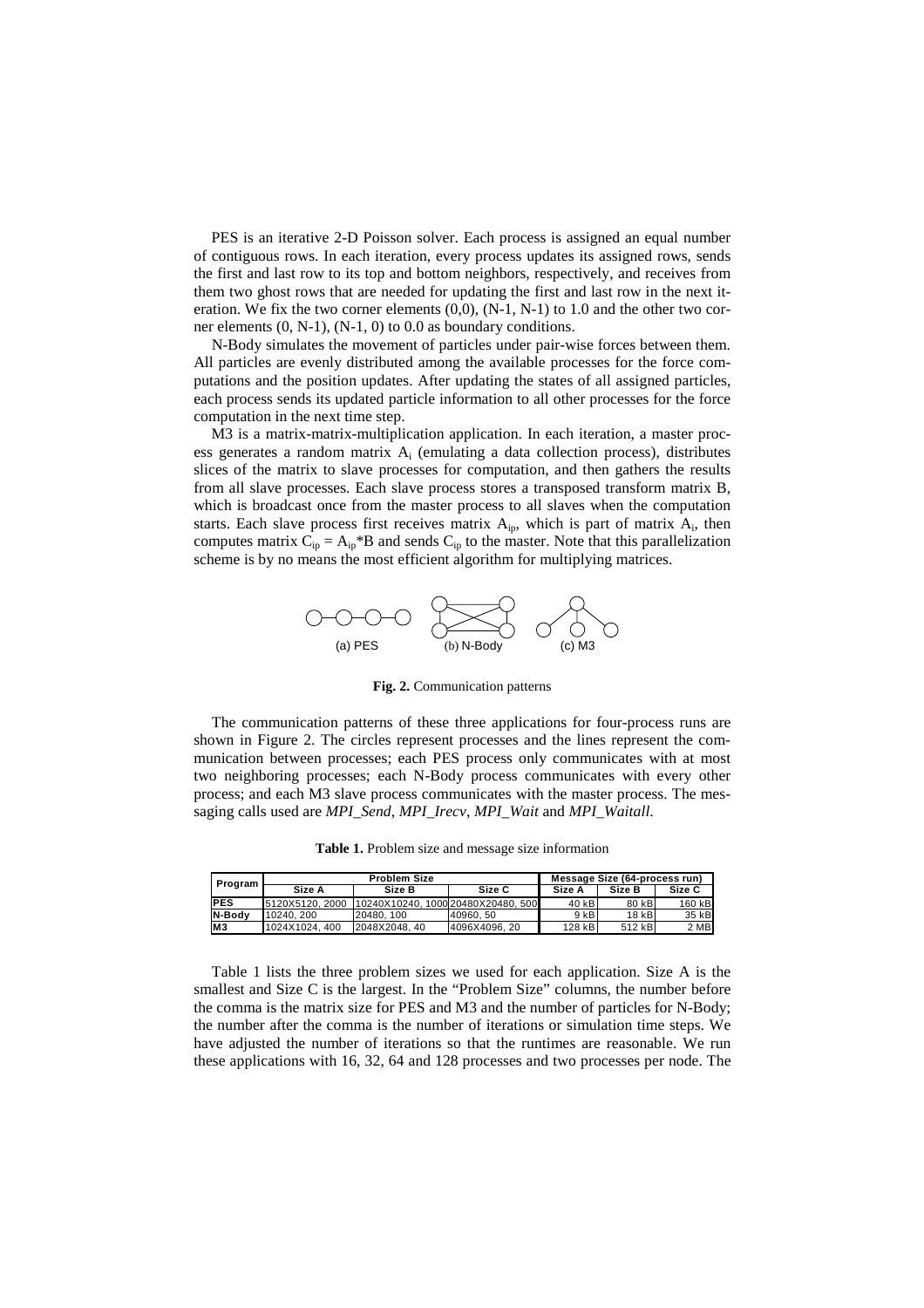resulting message sizes for 64-process runs are shown in the "Message Size" columns. We obtained the runtimes with three MPI libraries. *MPI-Pro* is the default MPI library on both clusters. The *erMPI-B* is the baseline version of our erMPI library, in which the early release of receives is disabled. *erMPI-ER* is the same library but with early release turned on.



**Fig. 3.** Scaling comparisons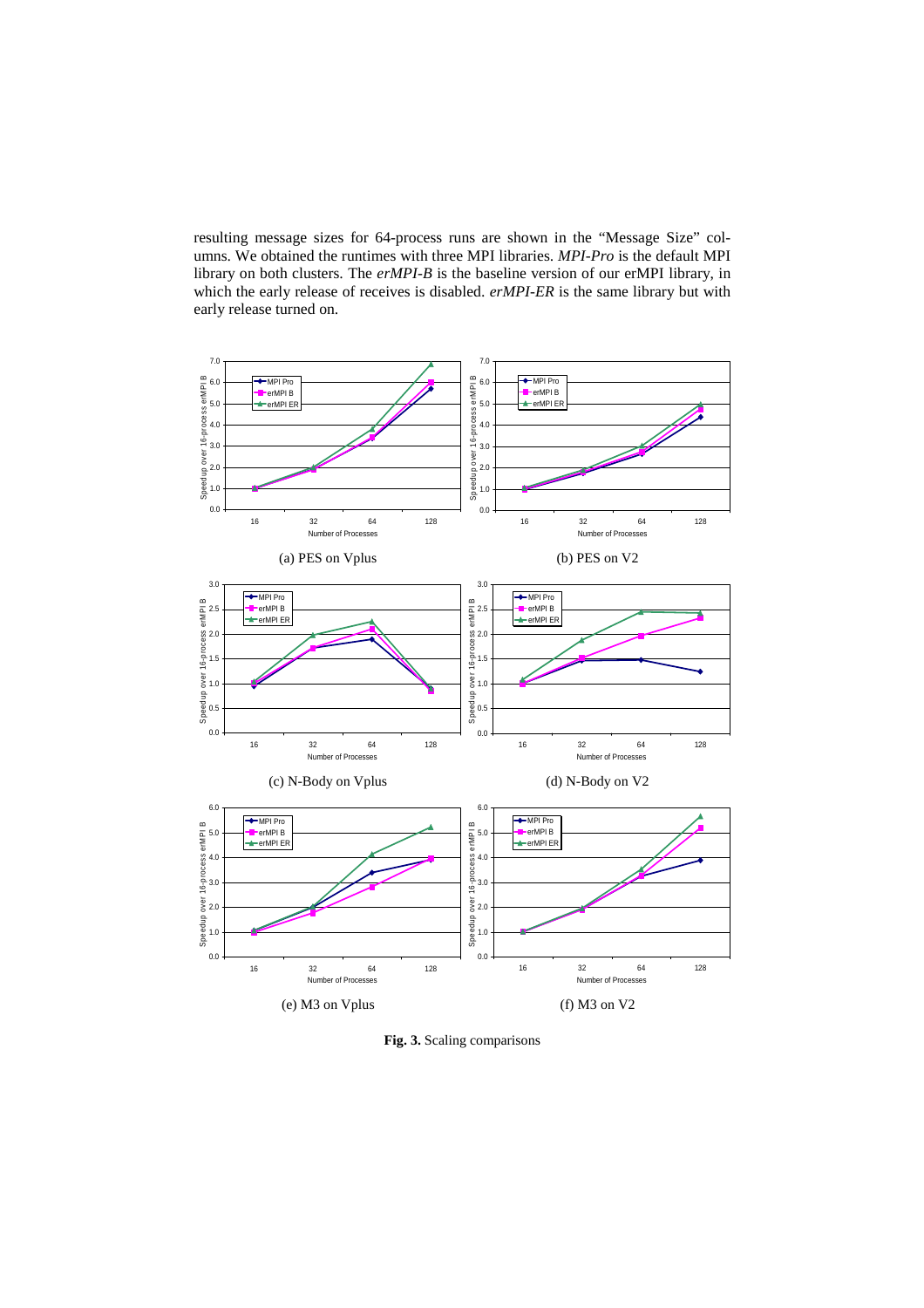### **4 Results**

#### **4.1 Scaling Comparison**

Figure 3 (a - f) plots the scaling with problem size B of PES, N-Body and M3. Each application has two subgraphs, the left one shows Vplus and the right one V2 results. Each subgraph plots the execution speeds of the three MPI libraries against the number of processes used. The execution speeds are normalized to the 16-process run of the *erMPI* baseline library.

For a fixed problem size, the communication-to-computation ratio increases as the problem is partitioned among an increasing number of processors, which leads to worsening of parallel efficiency and scalability.

For PES (Figure 3 (a, b)), the erMPI early-release library scales the best among the three MPI libraries. The erMPI baseline library also scales better than MPI-Pro. PES scales better on the Vplus cluster than on V2. It appears that the higher processing power of V2 leads to a higher communication-to-computation time ratio and hence worse scalability.

N-Body is a communication intensive application. The communication dominates the computation as the number of processes increases. Figure  $3$  (c, d) shows that the MPI-Pro speedups start to saturate at around 32 processes and degrade at 128 processes. V2 has a higher network throughput and thus performs better than Vplus. Our erMPI library scales, with and without early release, to 64 processes.

In Figure 3 (e, f), MPI-Pro performs better than the erMPI baseline for 32 and 64 processes on Vplus, but worse than the erMPI baseline for 128 processes on V2. The speedups in the remaining cases are roughly equal. erMPI with early release performs significantly better than both the baseline and MPI-Pro, especially for 64- and 128 process runs.

#### **4.2 Early-Release Speedup**

The scaling results from the previous section show that our baseline is comparable (superior in most cases) to MPI-Pro. In this section, we focus on the performance improvement of the early-release technique over the baseline. The speedups over the baseline erMPI library are plotted in Figure 4 (a - c) for the three applications. The labels along the x-axis indicate both the cluster and the problem size. Each group of bars shows results for runs with 16, 32, 64 and 128 processes. For the few nonscalable runs that take longer than the runs with fewer processes, the performance improvement over the baseline is meaningless and is left out of the figure.

We see that the speedups of a given problem size and cluster usually increase as the number of processes increases, as is the case for Vplus.B and Vplus.C with PES; for Vplus.C and V2.C with N-Body; and for Vplus.C, V2.A and V2.B with M3. The same trend holds in the other cases except for the last one or two bars. This is due to the increasing communication-to-computation ratio as the number of processes increases. Early release has little potential for performance improvement in cases where the communication time is minimal. On the other hand, when the communication-tocomputation ratio becomes too large, the speedup decreases in some cases. There are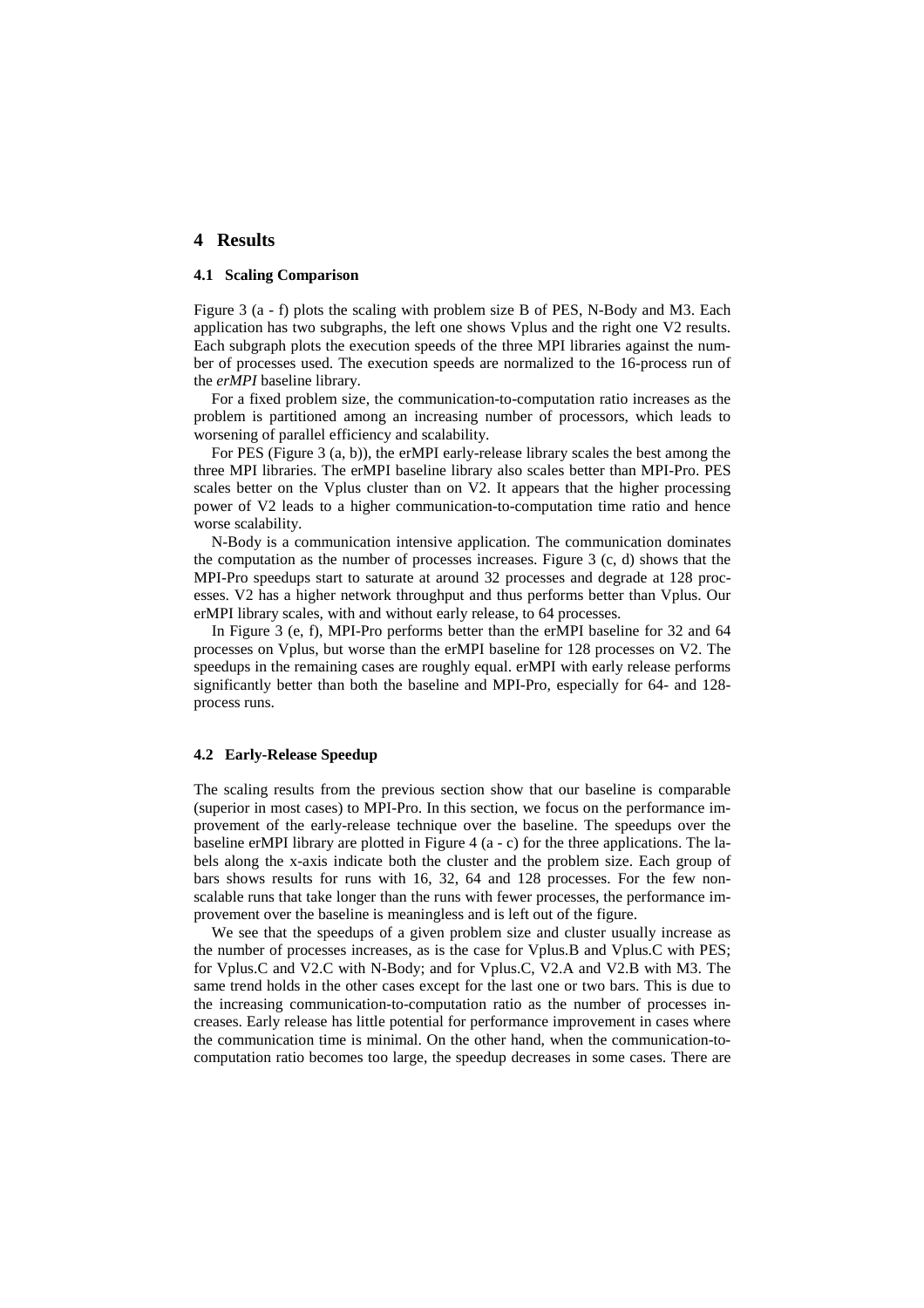two reasons for this behavior. First, when receives are released early, application threads that proceed past the receive operations may send more data into the communication network, which worsens the network resource contention in communicationintensive cases. Second, as the communication-to-computation ratios increase past a certain level, the remaining computation is small enough that overlapping it with communication provides little performance benefit.







The same reasoning explains the speedup trends for varying problem sizes and clusters. As the problem size decreases, the communication-to-computation ratios increase and lead to higher early-release speedups. This behavior can be seen in the PES 16-process runs on Vplus, the N-Body 16- and 32-process runs on Vplus and 16 process runs on V2, and the M3 16-, 32- and 64-process runs on both Vplus and V2. The V2 cluster has a relative faster network (bandwidth) than Vplus and hence the potential for speedups due to early release is smaller. Indeed, V2 demonstrates a smaller performance improvement in most cases, except for N-Body sizes B and C, where the two negative effects start to impact the early-release speedups.

Four cases of PES show early-release speedups of over 10%. N-Body exhibits speedups of up to 32%, with four cases being over 20%. M3 reaches over 30% speedup in six cases, with a maximum speedup of 60%.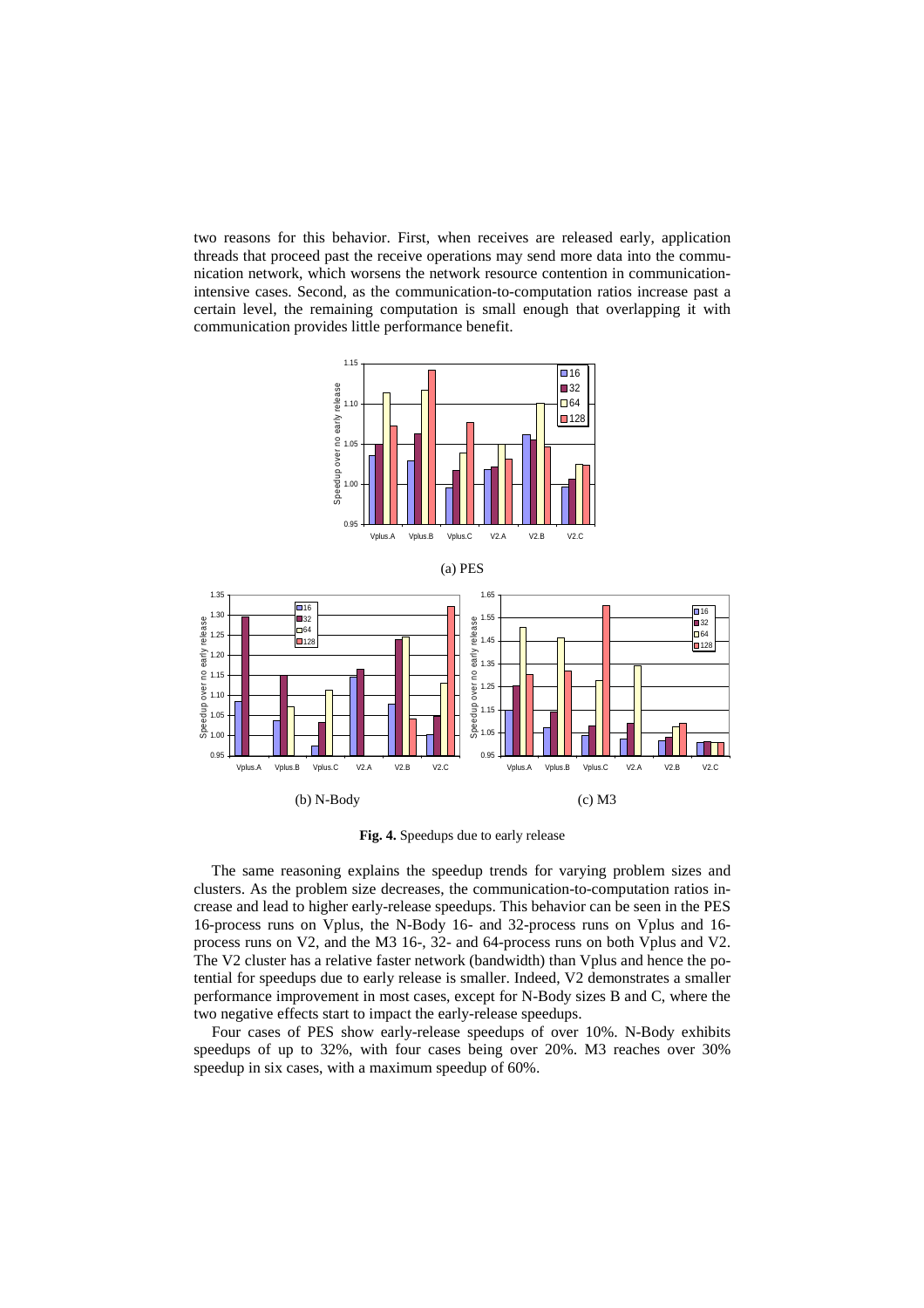#### **4.3 Early-Release Overhead and Benefit**

The early-release overhead includes the creation of the alias page blocks and the page protection for unfinished messages. Since the alias page blocks are reused in our implementation, the overhead is amortized over multiple iterations and is negligible. Table 2 compares the page protection plus unprotection time on V2 with the raw transfer time over a 1 Gbps network. The cost of page protection is much smaller than the message communication latency. Most importantly, there is little penalty to the run time since the application thread would have been blocked waiting for the incoming message to complete anyway.

**Table 2.** Page protection overhead

| Message Size                                            | 4 kB |                                                                                               | 16 kB   64 kB   256 kB |  |
|---------------------------------------------------------|------|-----------------------------------------------------------------------------------------------|------------------------|--|
| <b>Protection Cost</b>                                  |      | $3.0 \,\mathrm{\upmu s}$ 3.0 $\mathrm{\upmu s}$ 3.3 $\mathrm{\upmu s}$ 4.5 $\mathrm{\upmu s}$ |                        |  |
| 1 Gbps Transfer Time   33 us   131 us   0.5 ms   2.1 ms |      |                                                                                               |                        |  |

Parallel applications frequently consist of a loop with a communication phase and a computation phase. When a process receives multiple messages from multiple senders in the communication phase, often the computation following the communication need not access some of the received messages for a while. For example, the PES process receives two messages in the communication phase, one from the process "above" and the other from the process "below" it. The message data from the lower neighbor is accessed only at the end of computation phase, thus blocking for its completion at the end of the communication phase is not necessary. The same is true for N-Body as each process receives messages from multiple processes in the communication phase. Our early-release technique eliminates this false message data dependency and delays the blocking until the message data is indeed accessed. The reduced blocking time is most pronounced in the presence of load imbalance or processes running out of lock-step.

Each M3 slave process receives only one message in the communication phase, so the above effect does not appear. Nevertheless a similar false data dependency is eliminated by the early-release technique; the computation can start on the partially finished message data, maximally overlapping the communication with computation.

#### **5 Conclusions and Future Work**

In this paper, we present and evaluate a technique to release blocked message receives early. Our early-release approach automatically delays the blocking of message receives as long as possible to maximize the degree of overlapping of communication with computation, effectively hiding a portion of the message latency. The performance improvement depends on the communication-to-computation ratio and the extent of false message data dependencies of each application. Measurements with our erMPI library show an average early-release speedup of 11% on two supercomputing clusters for three applications with different communication patterns.